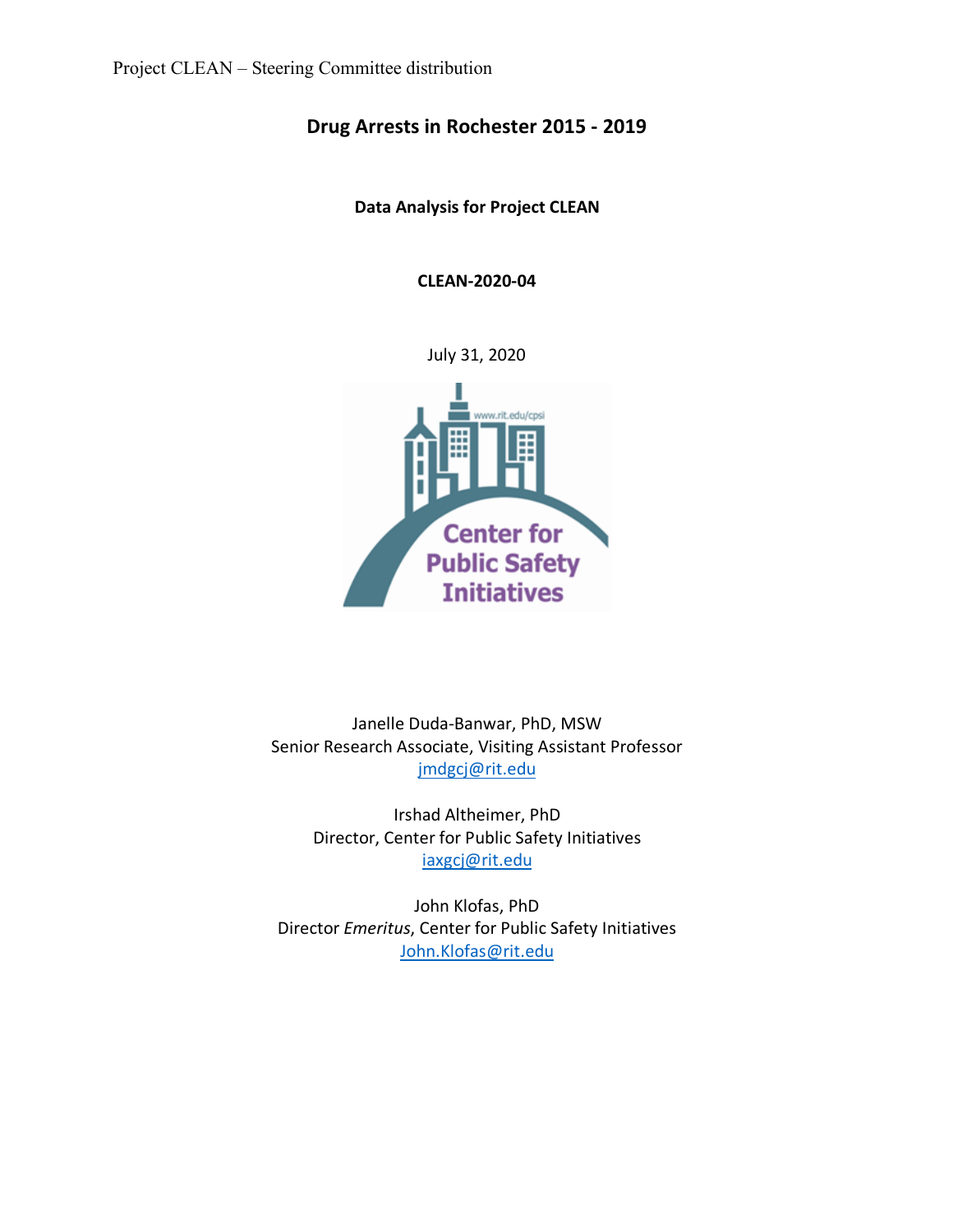# **Introduction**

This is the first paper in a series aimed at better understanding drug crime in Rochester. Using Rochester drug arrest data, we present information such as the type of drug offense, the location of drug crime, and additional charges in drug incidents. This information will be used to guide and track Project CLEAN interventions in the El Camino neighborhood, which is the location of the largest open-air drug market in Rochester.

# **Methods**

The data used in this paper is from the Monroe Crime Analysis Center and is a compilation of Rochester drug incidents. This means that these are not *reports* of drug offenses (e.g., a concerned citizen calling 911 to report a drug sale), but, rather, these are actual arrests, which represent officer action.

When someone is arrested in Rochester, there is a unique crime report (CR) number associated with the *incident*. An incident can have one person with one charge associated with it, or multiple people with multiple charges. Individuals are identified by a MoRIS number (Monroe/Rochester Identification System), which are unique numbers assigned upon first arrest. For an example, see table 1 below.

To be included in the dataset, the incident must have had at least one arrest for a drug offense (defined as any offenses falling under NYS Penal laws 220 (non-marijuana drug offenses) or 221 (marijuana offenses), or Driving Under the Influence - Drugs). Because we were interested in the last five full years of drug incidents, we received data ranging from Jan 1, 2015- Dec 31, 2019. The date range requested was based on the date that the alleged crime occurred, not when it was reported to law enforcement; this was to more accurately reflect drug crime in the community and not simply reporting behavior.

Throughout this paper, *drug incident* refers to all charges and individuals associated with a unique incident (CR number) in which at least one charge was for a drug offense. *Charges* refer to the offenses that someone was arrested for. Because we were interested in all CR numbers that had at least one drug charge associated, there are also non-drug charges in the data. This helps to understand what types of additional charges are associated with drug incidents.

In the example below, there is one drug incident, in which two people were arrested, one person for three offenses and the second person for one offense.

| <b>CR Number</b> | <b>MoRIS ID</b> | Charge                                             |  |
|------------------|-----------------|----------------------------------------------------|--|
| 18-1234567       | 111111          | Controlled Substance Possession - Marijuana        |  |
|                  | 111111          | DUI - Alcohol                                      |  |
|                  | 111111          | Vehicle Traffic Law Violation (Tailgating)         |  |
|                  | 222222          | <b>Controlled Substance Possession - Marijuana</b> |  |

|  | Table 1. Example of Drug Incident Data |  |  |  |
|--|----------------------------------------|--|--|--|
|--|----------------------------------------|--|--|--|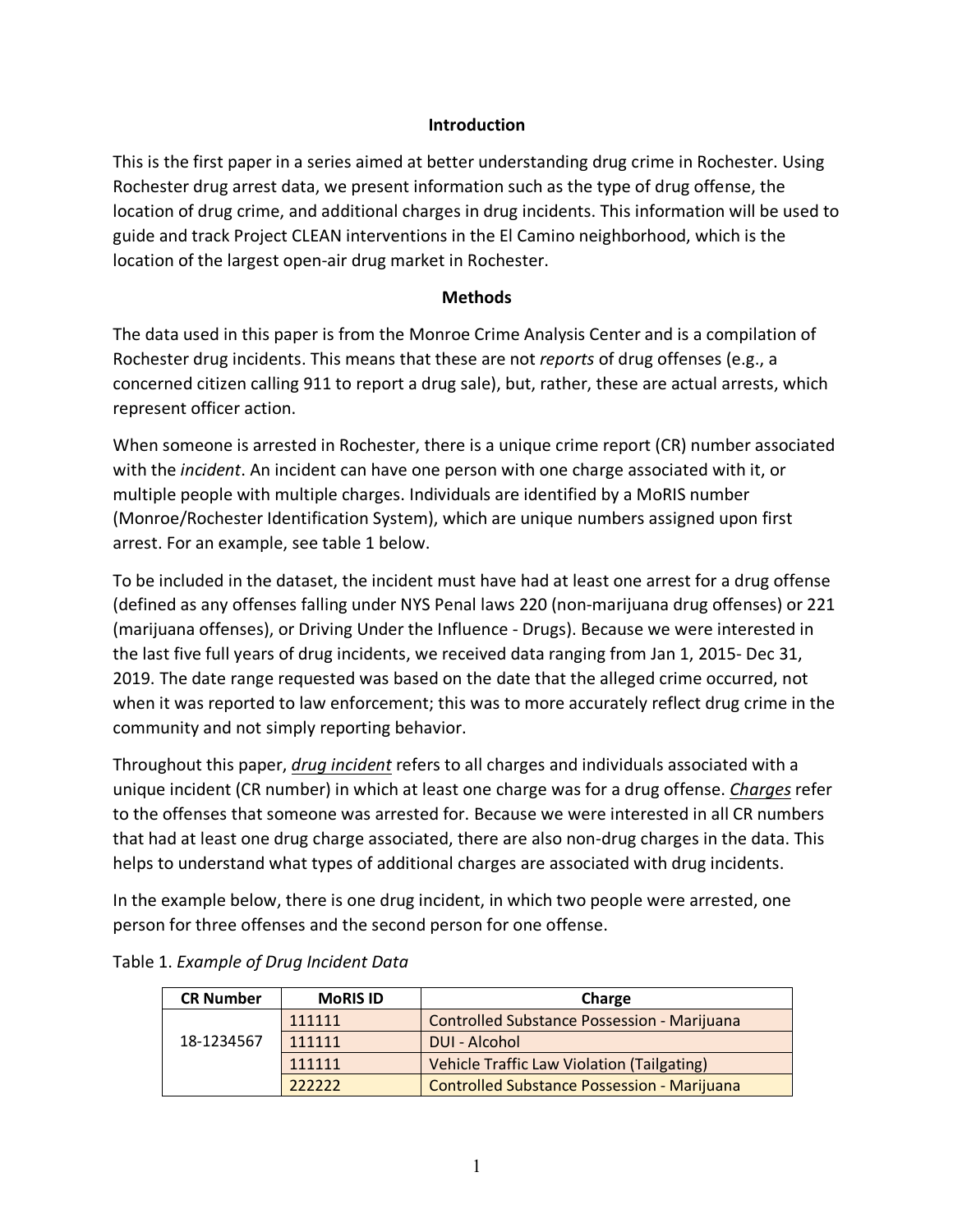### **Data Overview**

From January  $1^{st}$ , 2015 – December 31st, 2019, there were 5,121 crime incidents that involved at least one drug charge. These 5,121 unique drug incidents accounted for 18,856 total charges. In all, 4,993 unique individuals accounted for these incidents and charges<sup>1</sup>.

During these five years, the number of incidents that involved at least one drug charge ranged from one individual that was arrested for 13 separate incidents for 23 total charges to another individual arrested for 10 different incidents, but a total of 29 charges to one person arrested for one incident and one charge. It was most common for an individual to be arrested for one incident and one charge for drugs. Half (49%; 2,446 individuals) of these 4,993 unique individuals were arrested for only one incident and one charge during these five years.

### **Offenses**

Of the 18,856 total charges associated with these 5,121 drug crime incidents, the most common drug charge was for possession of marijuana. Table 2 below shows the breakdown of all charges. In total, there were 9,946 drug charges associated with these 5,121 drug crime incidents, the remaining were for non-drug charges.

| <b>Charge Type</b>                         | <b>Frequency</b> | ℅          |
|--------------------------------------------|------------------|------------|
| Marijuana (PL 221) Possession              | 3,724            | <b>20%</b> |
| Non-Marijuana (PL 220) Sale/Intent to Sell | 2,375            | 13%        |
| Non-Marijuana (PL 220) Possession          | 2,027            | 11%        |
| Non-Marijuana (PL 220) Drug Paraphernalia  | 1,567            | 8%         |
| Marijuana (PL 221) Sale                    | 150              | 1%         |
| DUI-Drug-Related                           | 103              | <b>1%</b>  |
| All Other Charges (not drug-related)       | 8,910            | 47%        |
| <b>Total</b>                               | 18,856           | 100%       |

Table 2. *Charges Associated with Rochester Drug Incidents 2015-2019*

While there were 8,910 offenses that were not drug-related, it is important to remember that half of these drug incidents were arrests of one person for one drug charge. The pie chart below shows the distribution of the remaining 8,875 non-drug charges<sup>2</sup>. Over half of these charges were for traffic-related offenses. This was followed by dangerous weapons charges. The most frequent dangerous weapons charge was for PL 265.03 (n = 543), indicating that the individual was in possession of a loaded firearm. The next most common charge was simple assault, followed by disorderly conduct. This provides important information about the types of

<sup>&</sup>lt;sup>1</sup> There were 58 incidents (142 charges) with a missing MoRIS number, therefore it is unclear how many more additional unique individuals there are.

<sup>2</sup> Charge data was missing for 35 charges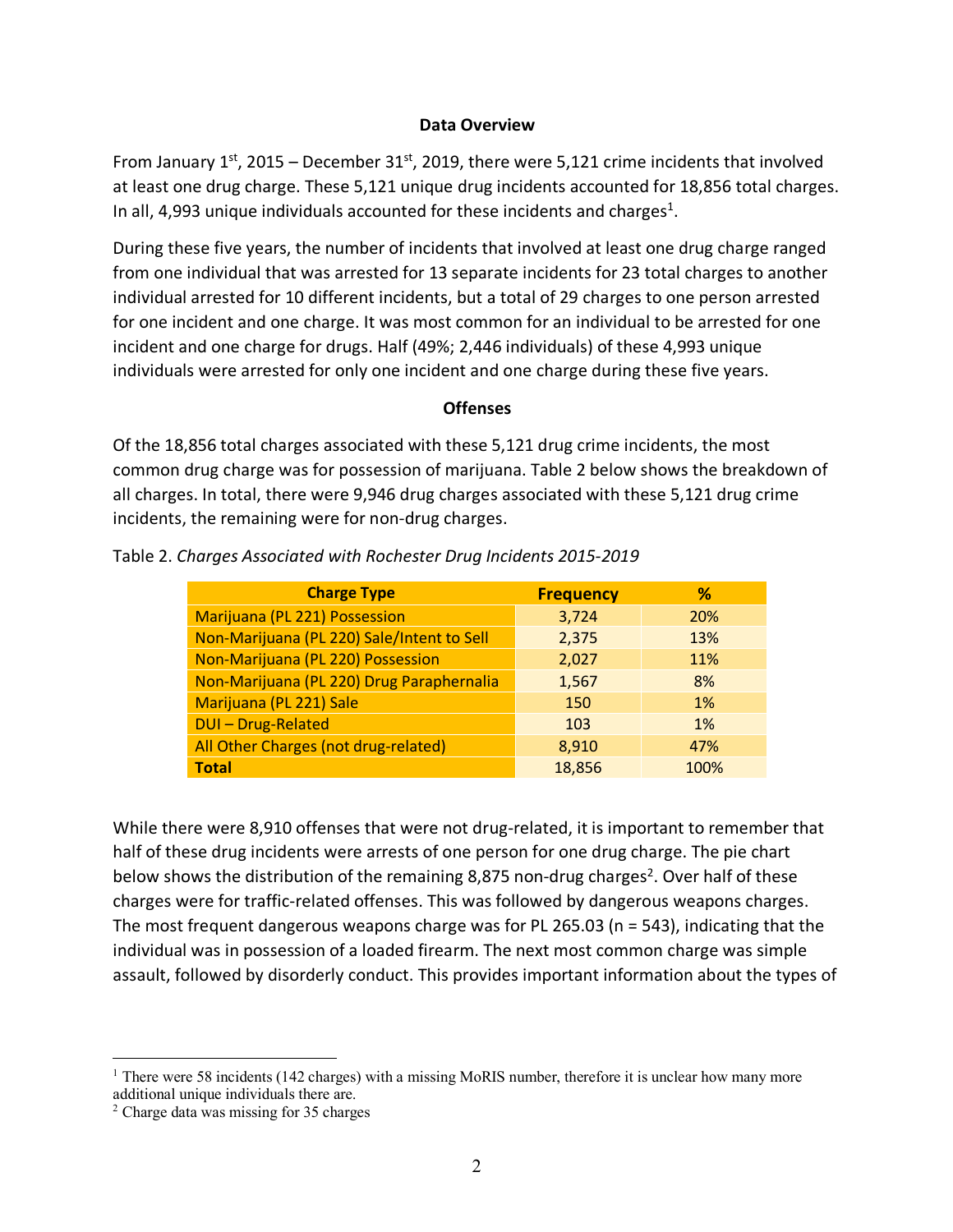additional offenses that individuals are arrested for during drug incidents. Appendix A includes a list of all the charges associated with these incidents.



Non-Drug Charges Associated with Drug Incidents in Rochester, 2015 - 2019,  $n = 8,875$  charges

# **Drug Incidents by Year**

In this section, we present two different ways to look at the same data. We were interested in the types of drug charges by year to see if arrests for certain drug offenses are increasing, decreasing, or staying the same over time. The first chart shows that overall, for years 2015 – 2018, drug arrests remained pretty steady, with about 2,100 drug arrests each year. However, there was as steep drop in 2019 down to a little less than 1,500 drug arrests. It seems that this nearly 30% decrease in drug arrests from 2018 to 2019 is mostly due to a decrease in marijuana possession arrests. This make sense considering the national, state, and local movements to decriminalize marijuana possession, resulting in fewer arrests for possession of marijuana locally.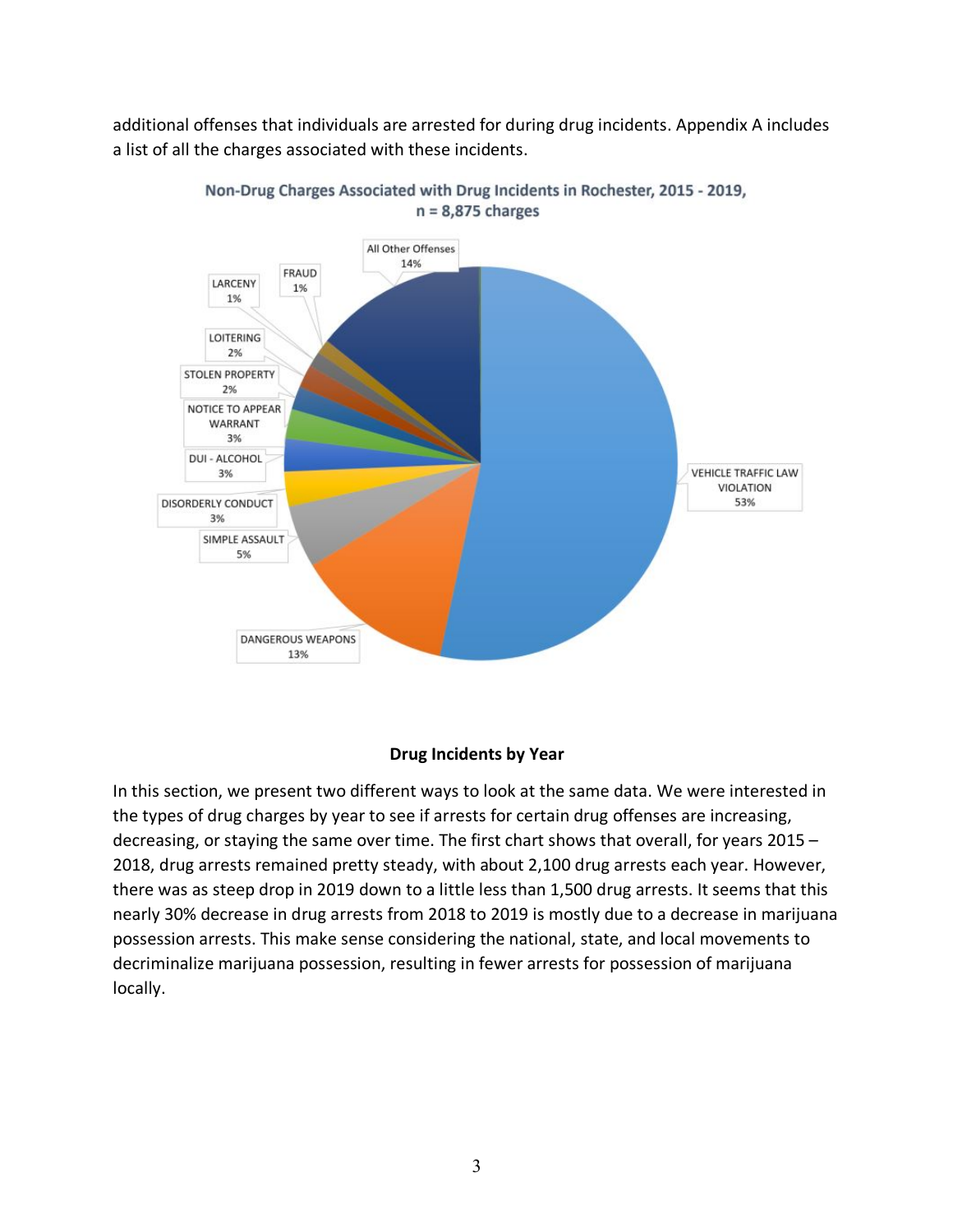

The next chart uses the same data as in the chart above, but instead compares drug offense type over time. The data indicate that non-marijuana arrests in 2019 were also lower than 2018 non-marijuana arrests. Further, non-marijuana possession arrests have steadily decreased from a peak of 473 in 2016, to a low of 279 in 2019. This may be related to RPD's effort to refer to treatment instead of arresting individuals for drug use. However, non-marijuana sales/intent to sell steadily increased every year from 2015-2018, but then slightly decreased in 2019.



Rochester Drug Charges 2015-2019, by Type and Year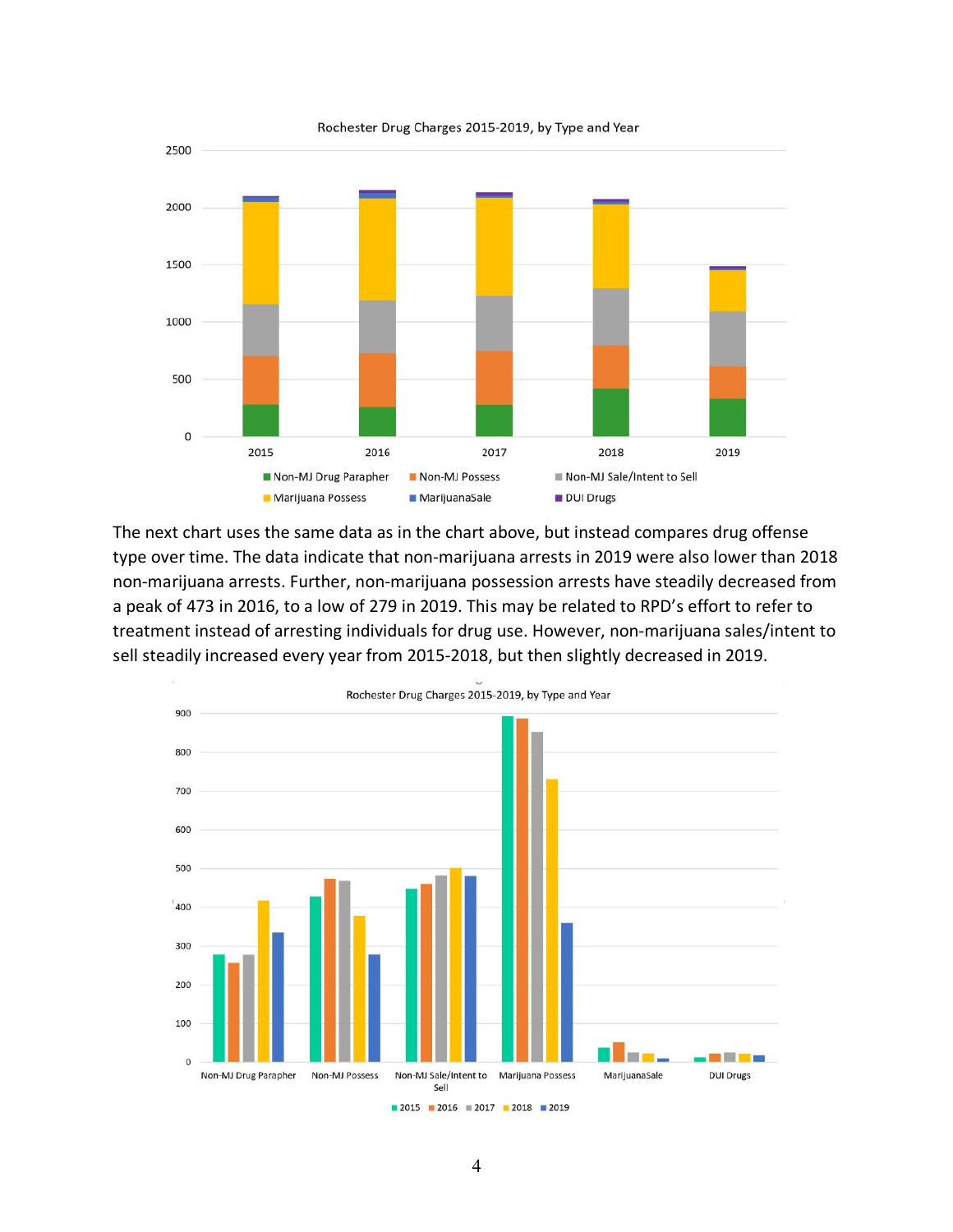As expected (based on the decrease in arrests for marijuana in 2019), the number of unique drug incidents in Rochester also decreased in 2019. However, an interesting pattern emerges, indicating that unique drug incidents have been steadily declining since 2017. So, while the number of drug charges was relatively stable 2015 – 2018, the number of drug incidents decreased, as shown in the chart below. There were 1,211 unique drug incidents in 2016 and this decreased by nearly 50% to 645 in 2019.



Number of Drug Incidents in Rochester, 2015-2019,

-Intentionally Left Blank-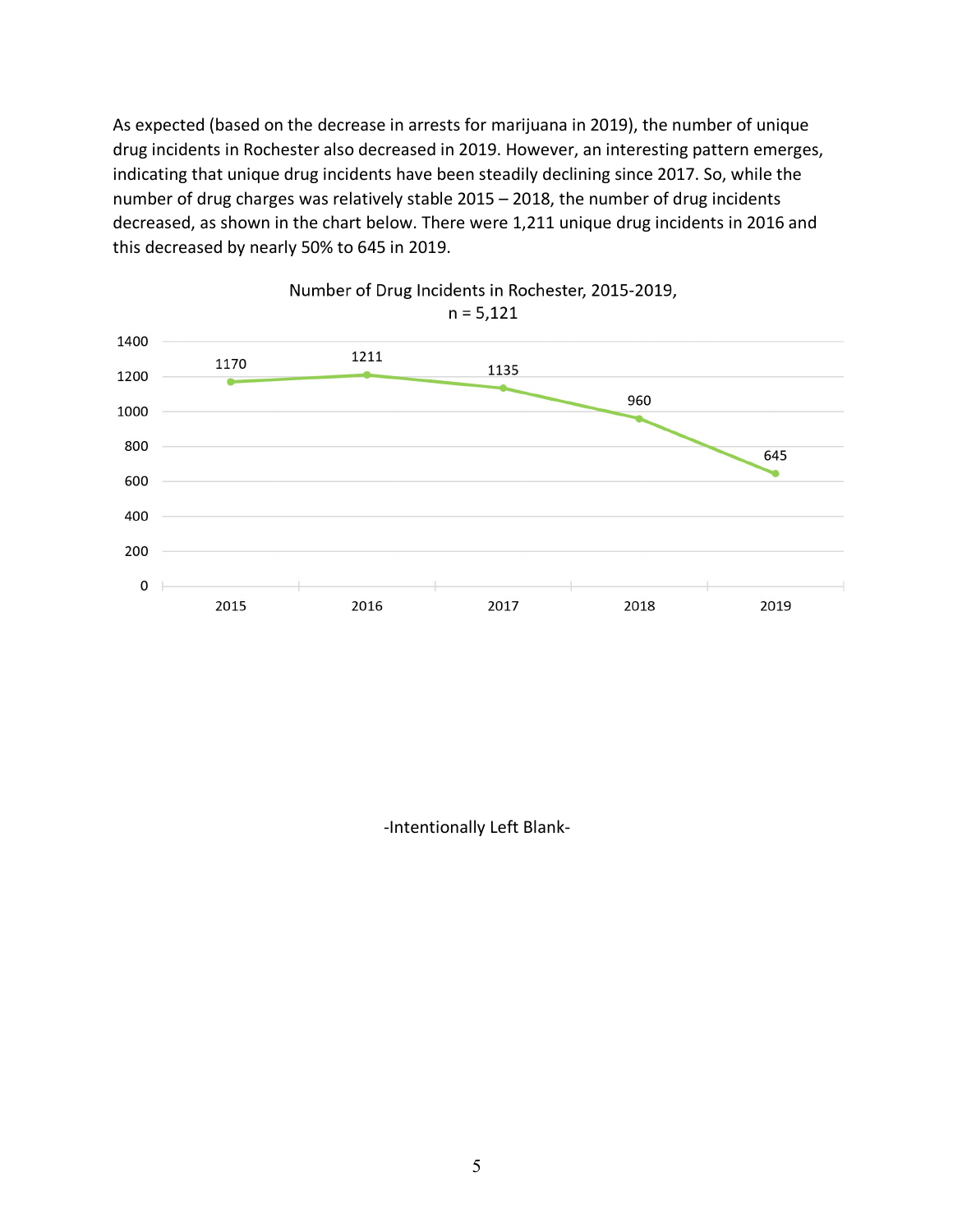#### **Location**

One/fifth of the arrests occurred at the location of the offense. Further, 11% (2,090) of the offenses occurred at the individuals' actual home addresses; the remaining 89% of offenses were committed somewhere other than the individual's home.

Map 1 below shows the location of 575 mappable drug arrests across Rochester in 2019. Drug arrests continue to be concentrated in the Project CLEAN TA<sup>3</sup> (outlined in the map below). The highest concentration of these incidents is identified below by the yellow dot, at the Clifford/ N. Clinton intersection. However, drug incidents do continue to occur across the city of Rochester.





<sup>&</sup>lt;sup>3</sup> Note that there were 645 unique incidents involving drugs in 2019, but 70 had incomplete incident address information, therefore 575 of these cases were mapped.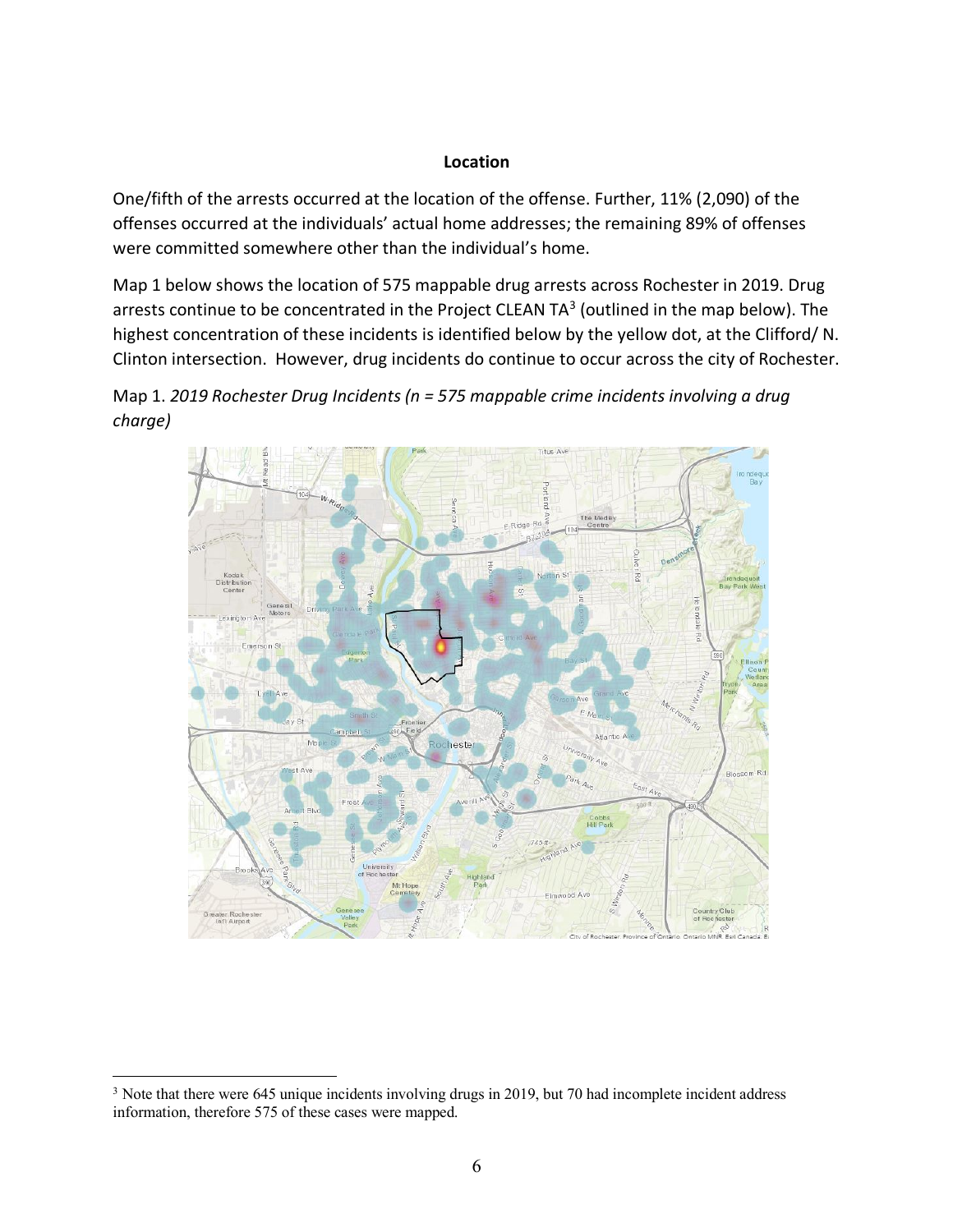Of these 575 arrests in 2019, 388 were for a non-marijuana drug offense<sup>4</sup>. The home address of these 388 suspects was mapped in order to understand where the individuals live. Map 2 below indicates the home address of individuals arrested for a non-marijuana offenses in 2019. The results present a very different picture than where the drug incidents occur. The home addresses are spread out across Rochester and into the county. A number of hot spots emerge across Rochester, most of which are outside of the CLEAN Target Area, where the open-air drug market is located.

Map 2. *Home Address of 2019 Rochester Drug Incidents for Drugs other than Marijuana (n = 388 mappable home addresses)*



 $\frac{1}{4}$ <sup>4</sup>Note that there were 470 unique incidents involving drugs other than marijuana in 2019, but 82 had incomplete home address information, therefore 388 of these cases were mapped.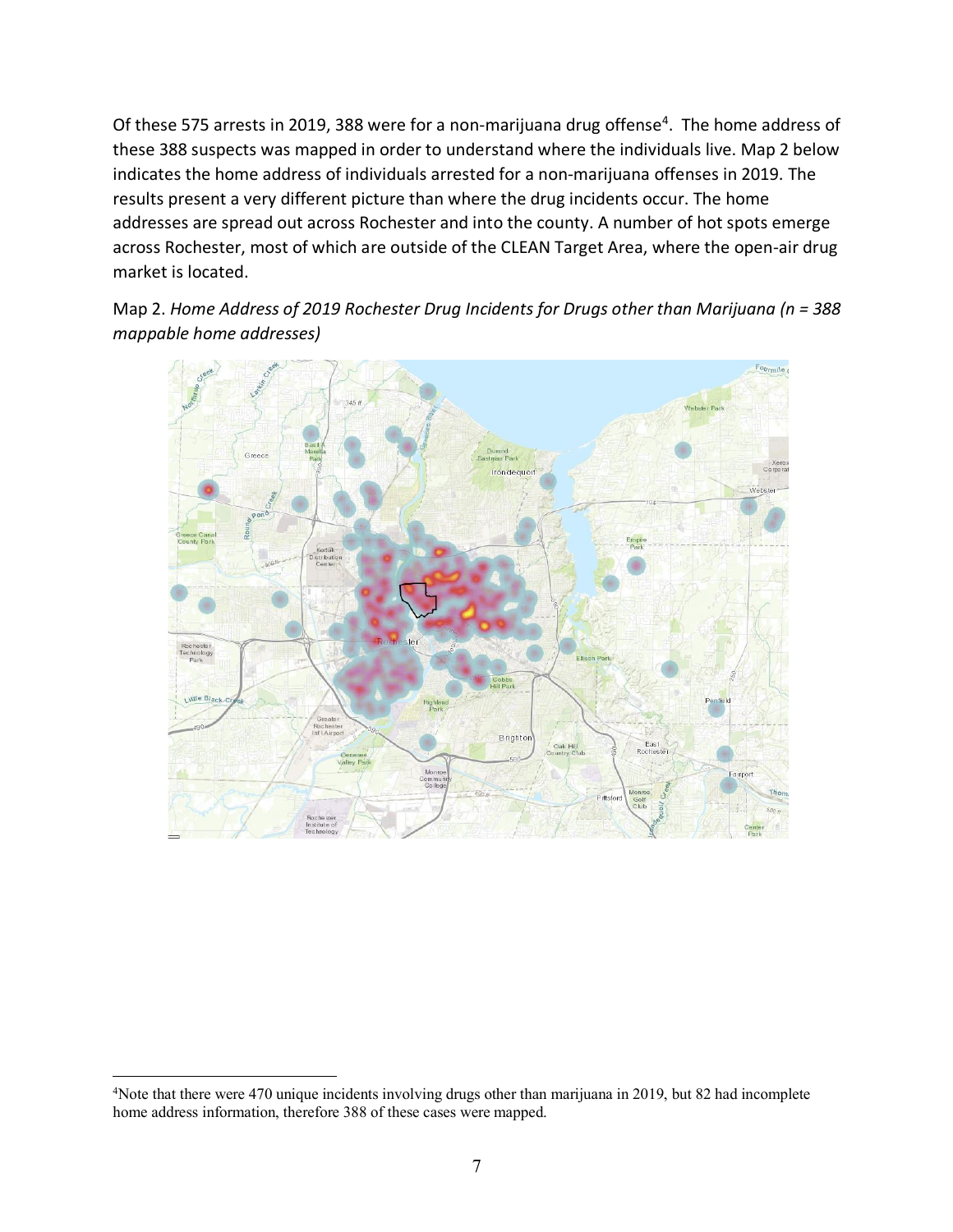# **Race/Ethnicity and Gender**

Of the 4,993 individuals where race/ethnicity and gender were known, the overwhelming majority are men (85%, n = 4,241 men). The pie chart below shows the distribution of the 4,993 unique individuals arrested during a drug incident over the last five years. Men are represented by the green shades and women are represented by the brown shades. Over half (57%) of those arrested were black men, with 13% white men and 13% Latino men. With the exception of Asian individuals, Latina women were the smallest group arrested for drug incidents. The data do not represent the demographic breakdown of Rochester as a whole, as 52% are women; 39% are Black, 37% are white, 17% Latino, 3% are Asian, and 5% are more than one race and/or a different race/ethnicity.

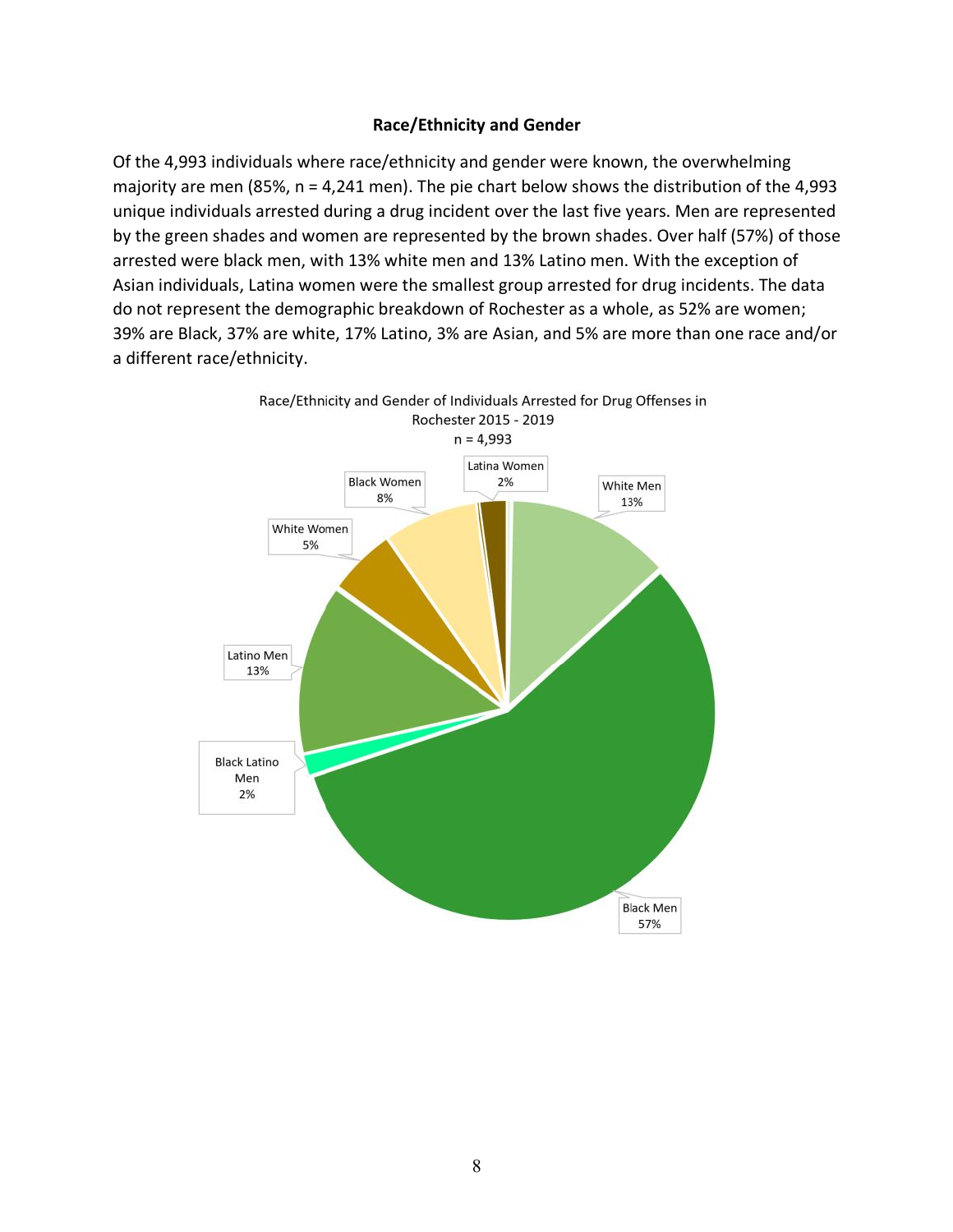Ages ranged from 11 to 75 years old for the 9,946 drug charges. There was one 11-year old and one 13-year old charged with marijuana possession, but most individuals were between 16 and 65 years old. Individuals arrested for marijuana possession tended to be younger than individuals arrested for other drug offenses. The chart below shows the breakdown of age by drug charge type. The peak age for marijuana possession was 24 (n = 311 individuals), while 26 was the peak age for all non-marijuana drug charges. While the number of people arrested then steadily declined after age 26, there does seem to be slight increase again at age 35 for all nonmarijuana drug charges.



#### **Conclusion**

In conclusion, both drug incidents and drug charges have decreased from 2015 – 2019, with the most drastic decrease occurring from 2018 to 2019. Marijuana arrests have significantly decreased, while non-marijuana offenses slightly decreased. The El Camino neighborhood continues to have the highest concentration of drug-related offenses in all of Rochester. However, the data indicate that many of the people arrested for drug crimes do not live in the El Camino neighborhood. Instead, these individuals seem to be spread across the community. This is no surprise because addiction has no economic or geographic boundaries. However, all the problems associated with an open-air drug market (e.g., litter, open drug use, traffic issues, noise, overdoses) are concentrated in this neighborhood. Further, the second most common non-drug offense associated with drug incidents was dangerous weapons, indicating that violence may be more closely related to the open-air drug market than initially thought.

This is the first paper in a series devoted to drug arrests in Rochester. Future papers will include additional demographic analyses such as drug charge by age, gender, race/ethnicity, as well as time and day of the drug incidents.

#### **Age**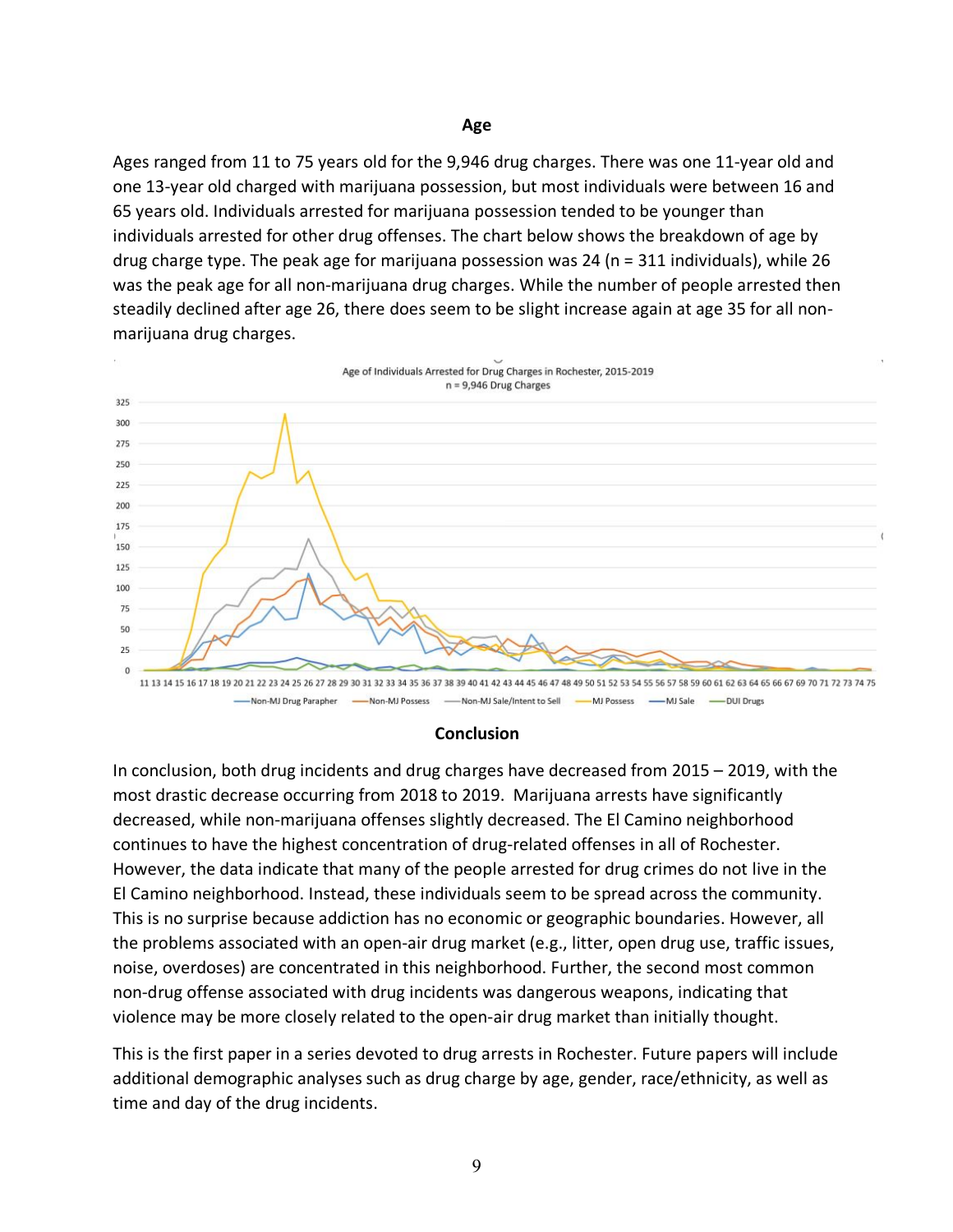#### Data Note

Unlike previous drug offense data presented for Project CLEAN, the data in this paper includes ALL incidents where someone was arrested for a drug charge, not only incidents where the drug charge was the top charge (most serious).